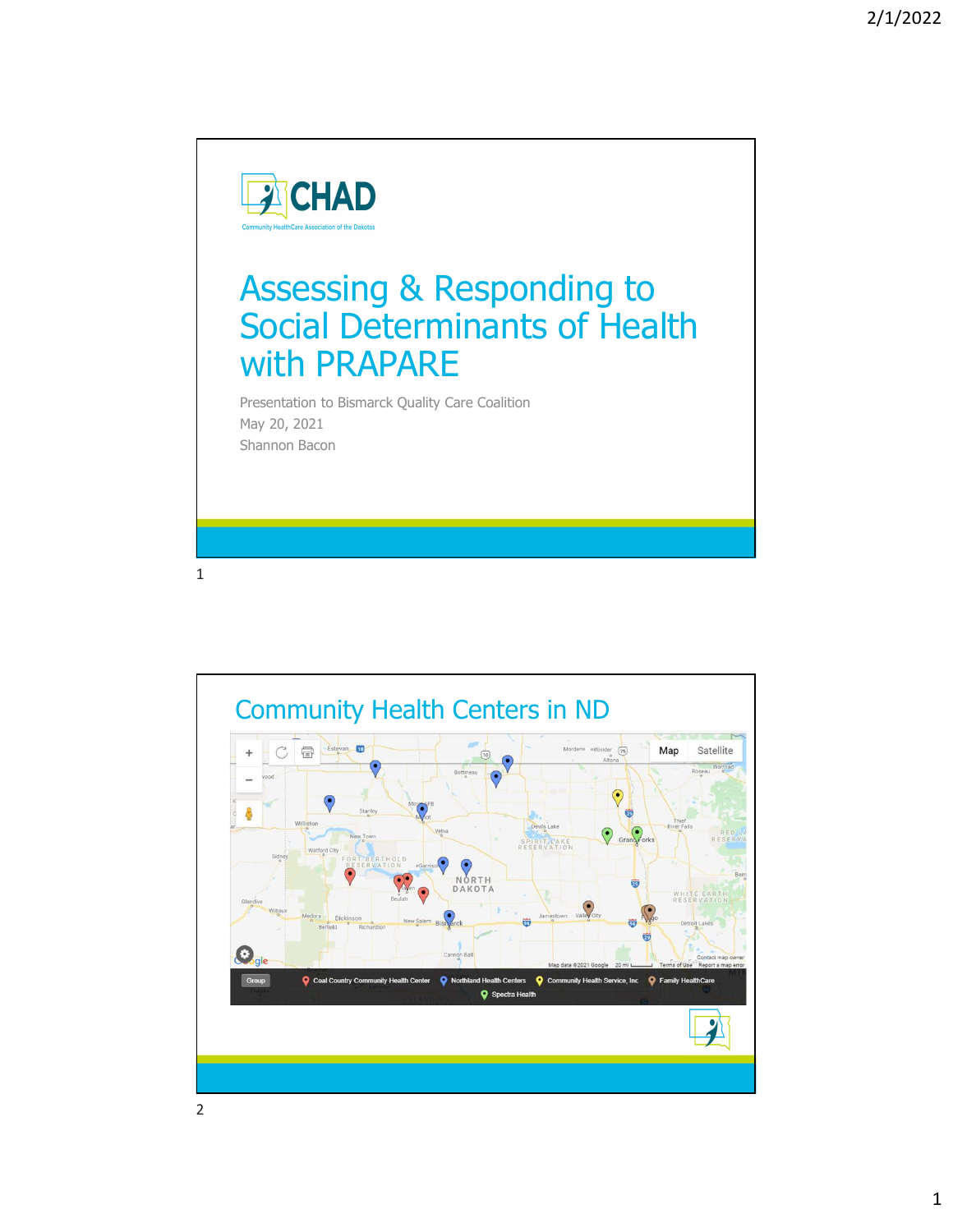

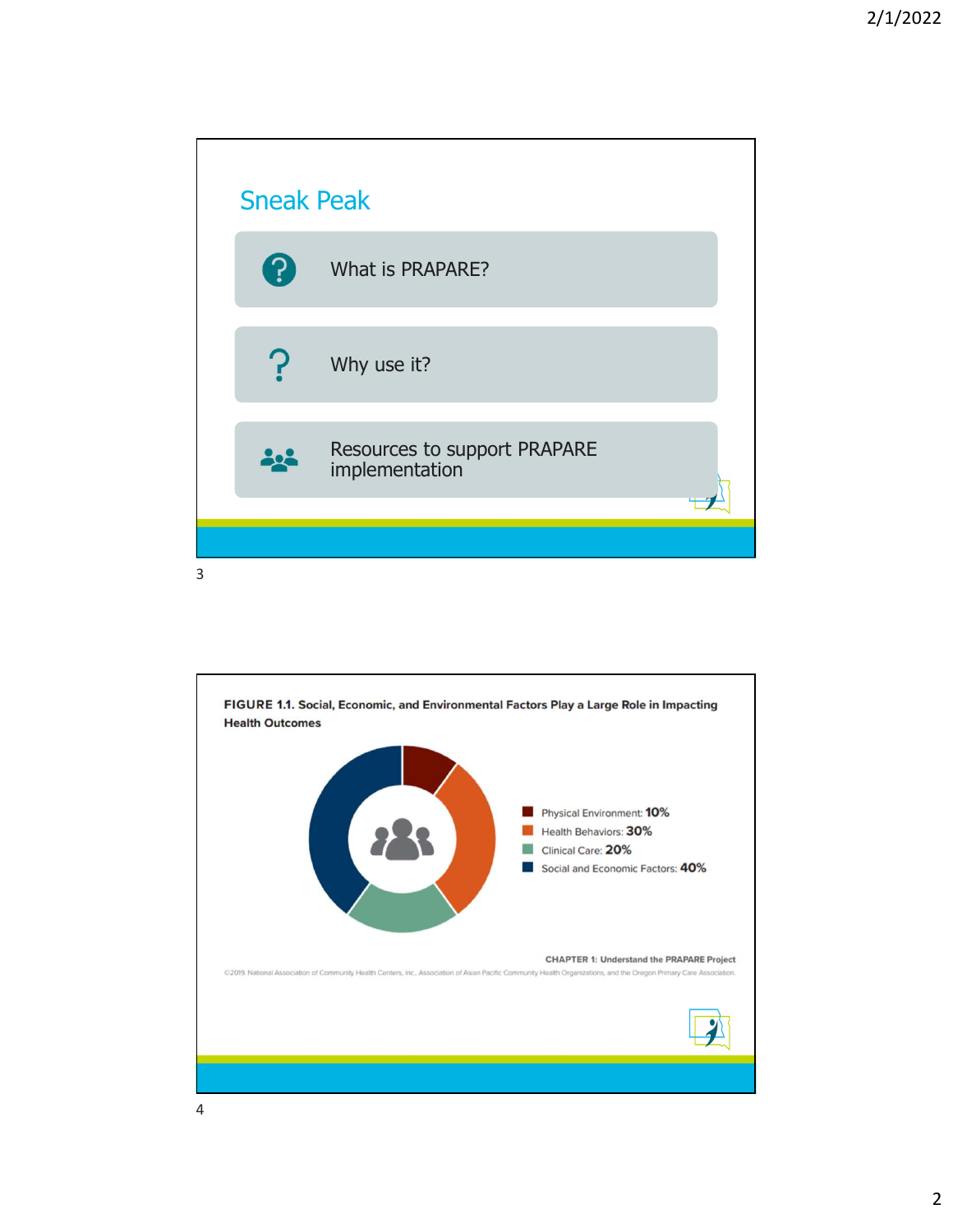

|                         | OPCA<br>NATIONAL ASSOCIATION OF<br>Oregon Primary<br>Community Health Centers<br>Care Association |                                         |                                               |  |
|-------------------------|---------------------------------------------------------------------------------------------------|-----------------------------------------|-----------------------------------------------|--|
|                         |                                                                                                   |                                         |                                               |  |
|                         |                                                                                                   |                                         |                                               |  |
|                         |                                                                                                   |                                         |                                               |  |
|                         |                                                                                                   |                                         |                                               |  |
|                         |                                                                                                   |                                         |                                               |  |
|                         |                                                                                                   |                                         |                                               |  |
|                         |                                                                                                   |                                         |                                               |  |
|                         | What questions are included in PRAPARE?                                                           |                                         |                                               |  |
|                         | Core<br><b>Optional</b>                                                                           |                                         |                                               |  |
| <b>UDS SDOH Domains</b> | Non-UDS SDOH Domains (MU-3)                                                                       | 1. Incarceration                        | 3. Domestic Violence                          |  |
| 1. Race                 | 10. Education                                                                                     | History<br>2. Safety                    | 4. Refugee Status                             |  |
| 2. Ethnicity            | 11. Employment                                                                                    |                                         |                                               |  |
| 3. Veteran Status       | 12. Material Security*                                                                            |                                         |                                               |  |
| 4. Farmworker Status    | 13. Social Isolation                                                                              |                                         |                                               |  |
| 5. English Proficiency  | 14. Stress                                                                                        |                                         | <b>Optional Granular</b>                      |  |
| 6. Income               | 15. Transportation                                                                                | 1. Employment: How<br>many hours worked | 3. Insurance: Do you<br>get insurance through |  |
| 7. Insurance            | 16. Housing Stability                                                                             | per week<br>2. Employment: # of         | your job?<br>4. Social Support: Who           |  |
| 8. Neighborhood         |                                                                                                   | jobs worked                             | is your support<br>network?                   |  |
| 9. Housing Status       |                                                                                                   |                                         |                                               |  |
|                         | *Food, Utilities, Clothing, Childcare, Medicine or any Health Care, Phone, Other                  |                                         |                                               |  |
|                         |                                                                                                   |                                         |                                               |  |
|                         |                                                                                                   |                                         |                                               |  |
|                         |                                                                                                   |                                         |                                               |  |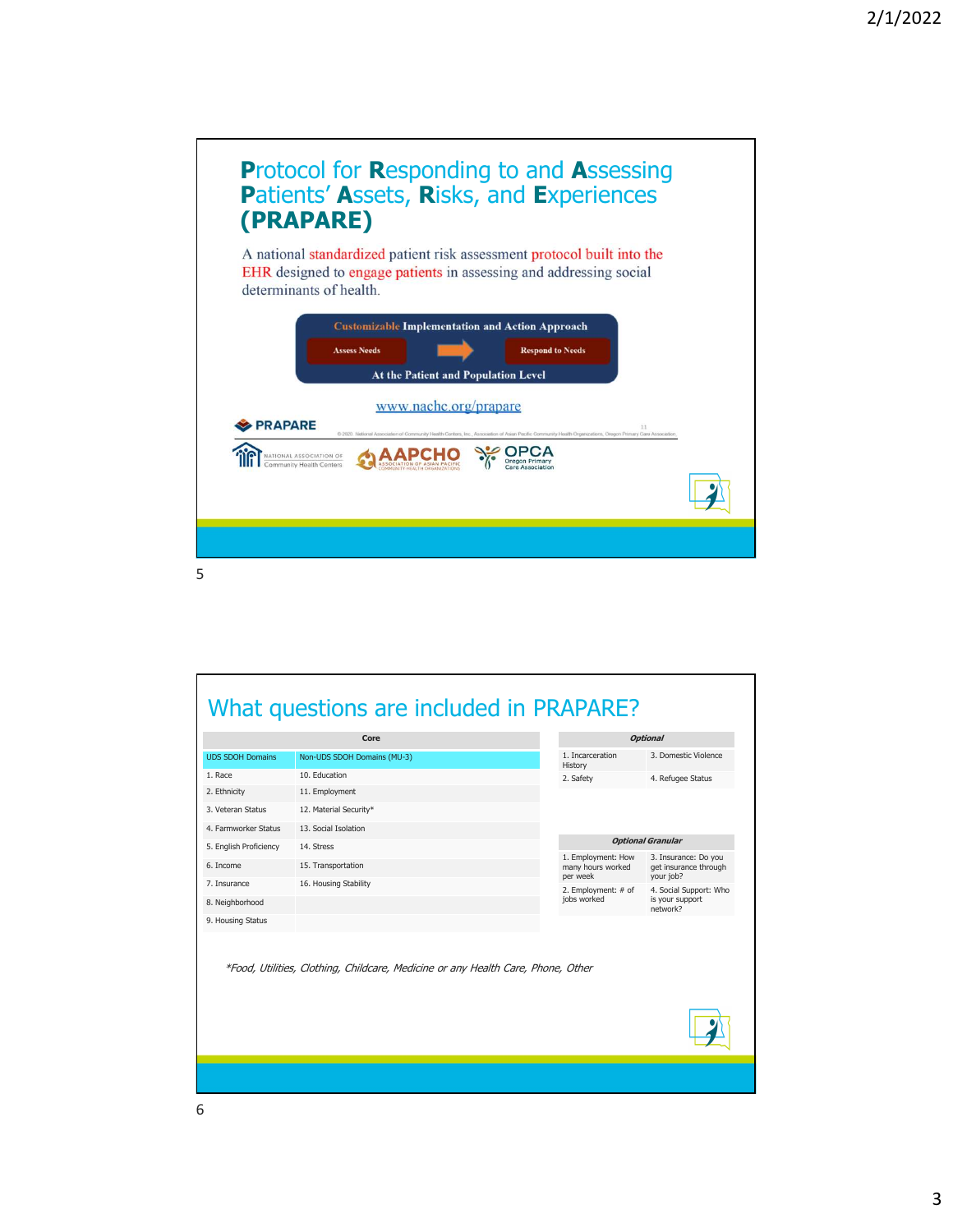

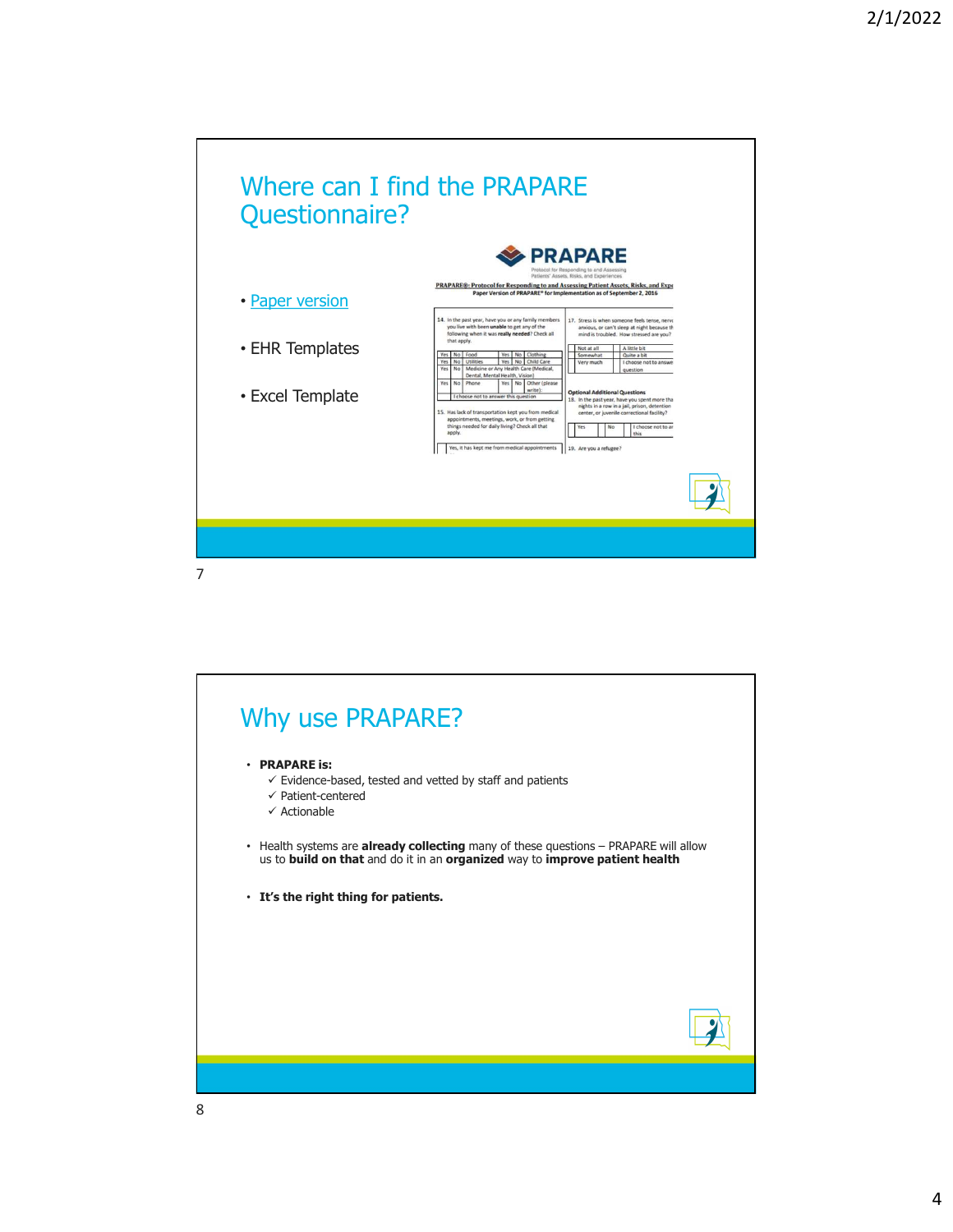

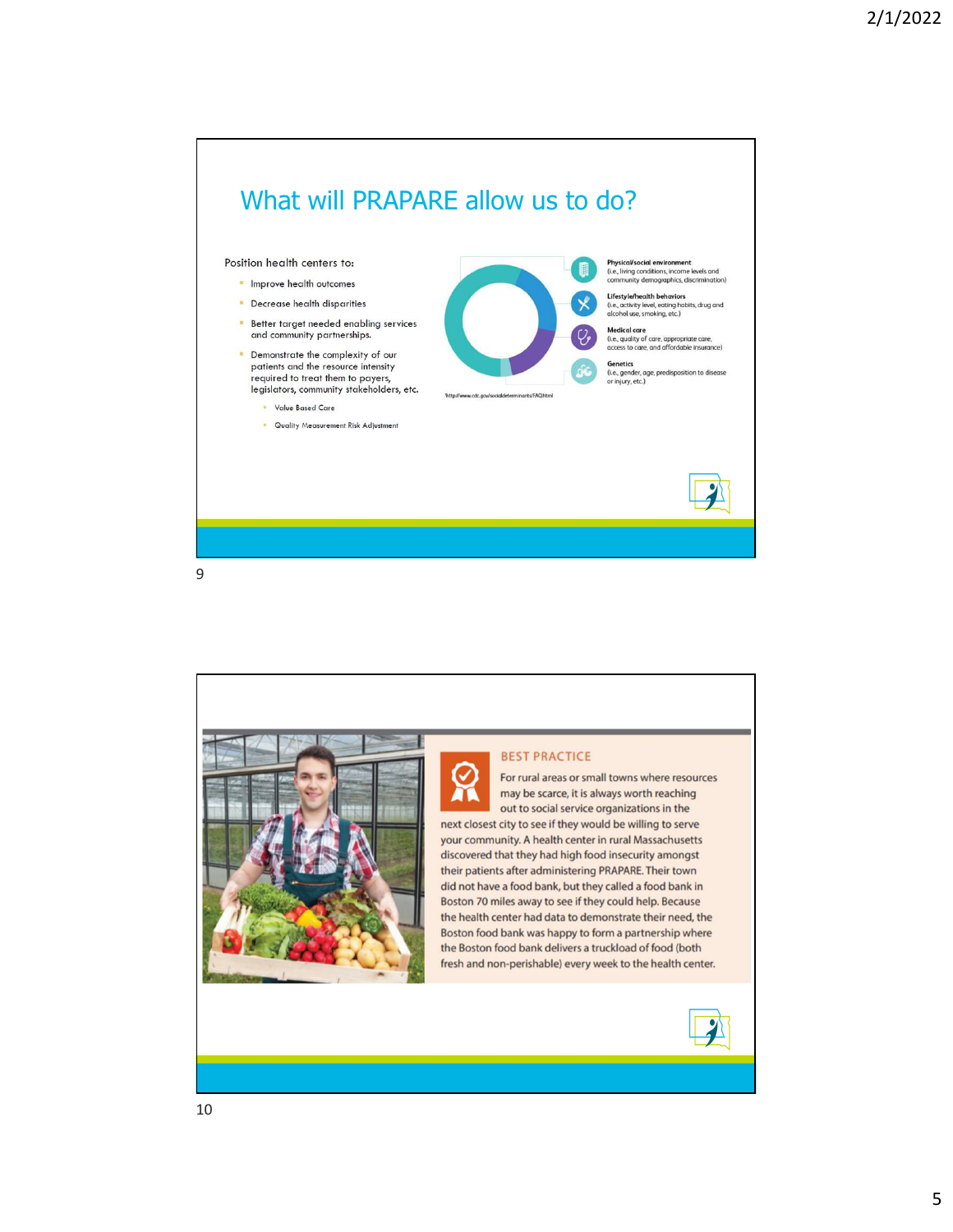